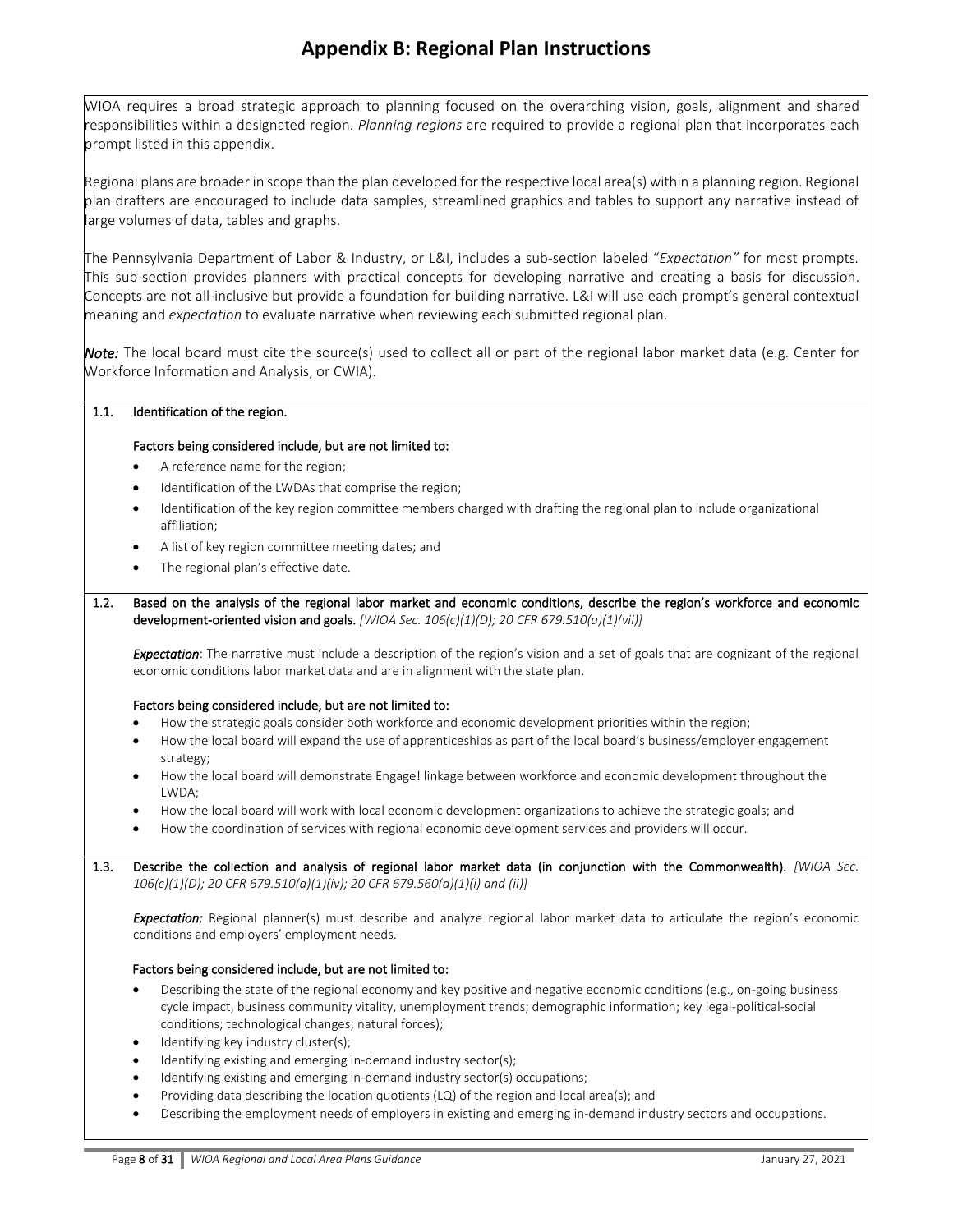# **Appendix B: Regional Plan Instructions**

|      | The regional area may support the narrative by:                                                                                                                                                                                                                                                                                                                                                                                                                                                                                         |
|------|-----------------------------------------------------------------------------------------------------------------------------------------------------------------------------------------------------------------------------------------------------------------------------------------------------------------------------------------------------------------------------------------------------------------------------------------------------------------------------------------------------------------------------------------|
|      | Additional narrative may include similarities and differences of associated local areas: specifically, the economic conditions<br>and competitive strengths and weaknesses of business market factors found in each local area.                                                                                                                                                                                                                                                                                                         |
| 1.4. | Describe the regional service strategies aimed at achieving the vision and goals established for the region. [WIOA Sec. 106(c)(1)(B);<br>20 CFR 679.510(a)(1)(ii)]                                                                                                                                                                                                                                                                                                                                                                      |
|      | Factors being considered include, but are not limited to:                                                                                                                                                                                                                                                                                                                                                                                                                                                                               |
|      | Broad-based, overarching sector and industry strategies, including an apprenticeship strategy;                                                                                                                                                                                                                                                                                                                                                                                                                                          |
|      | Coordination of services with regional economic development services and providers in the region;<br>$\bullet$                                                                                                                                                                                                                                                                                                                                                                                                                          |
|      | Any cooperative service delivery agreements that have been established for the region;<br>$\bullet$                                                                                                                                                                                                                                                                                                                                                                                                                                     |
|      | How the region will connect targeted populations, especially youth and individuals with barriers to employment, to career<br>$\bullet$<br>services and training activities offered on a regional level, such as YouthBuild, Job Corps and AmeriCorps programs. Data<br>measuring the number of youth, and specifically opportunity youth, enrolled in these programs must be provided to<br>support the narrative, as appropriate;                                                                                                      |
|      | How will regional business service strategies be employed, as well as, how coordination of these strategies will impact the<br>$\bullet$<br>operational level of services (i.e. local area Business Service Teams, or BST); and                                                                                                                                                                                                                                                                                                         |
|      | How the region will coordinate with secondary and post-secondary institutions (including programs authorized by the<br>$\bullet$<br>Perkins V Act) to align strategies, enhance services and avoid duplication of services (include specific reference to adult<br>education, community colleges and community education councils.                                                                                                                                                                                                      |
| 1.5. | Describe the development and implementation of sector initiatives for in-demand industry sectors or occupations for the region.<br>[WIOA Sec. 106(c)(1)(C); 20 CFR 679.510(a)(1)(iii)]                                                                                                                                                                                                                                                                                                                                                  |
|      | Expectation: The narrative response must capture any sector or industry initiatives, partnerships, next-generation sector<br>partnerships and any other sector-based initiatives that support all or part of the region (including economic development<br>partners).                                                                                                                                                                                                                                                                   |
|      | Factors being considered include, but are not limited to:                                                                                                                                                                                                                                                                                                                                                                                                                                                                               |
|      | The identity and description of key sector or industry initiatives, partnerships, next-generation sector partnerships and any<br>$\bullet$<br>other sector-based initiatives that support all or part of the region;                                                                                                                                                                                                                                                                                                                    |
|      | An explanation why the region targeted select sectors, partnerships and other initiatives; and<br>$\bullet$                                                                                                                                                                                                                                                                                                                                                                                                                             |
|      | A description of, and reasoning for, the current in-demand occupation(s) that are expected to change status as well as<br>$\bullet$<br>occupations that may change to become an in-demand occupation.                                                                                                                                                                                                                                                                                                                                   |
| 1.6. | Describe how the region will connect employer labor force requirements and occupational demands with the region's labor force,<br>including individuals with barriers to employment.                                                                                                                                                                                                                                                                                                                                                    |
|      | Expectation: Regional plans must incorporate strategies that reflect local leaders and boards considering how to optimize the<br>available opportunities and minimize the structural weakness presented by the current workforce system environment for the<br>betterment of regional employers and the labor force.                                                                                                                                                                                                                    |
|      | The regional area may support the narrative by:                                                                                                                                                                                                                                                                                                                                                                                                                                                                                         |
|      | Including how the region will connect targeted populations, especially youth and individuals with barriers to employment,<br>$\bullet$<br>to in-demand occupations;                                                                                                                                                                                                                                                                                                                                                                     |
|      | Including descriptions of when leaders, board members and stakeholders met and any subjects or resolutions that came to<br>$\bullet$<br>fruition; and                                                                                                                                                                                                                                                                                                                                                                                   |
|      | Including summaries of any number of reports commissioned to research and determine recommended actions that are of<br>$\bullet$<br>concern to the local and regional workforce system leaders and stakeholders; examples include studies that indicate<br>strategies and tactics that will increase the ability of employers to attract, hire and maintain regional labor force<br>participants in gainful employment, or evaluations of best practices for serving the various classes of individuals with<br>barriers to employment. |
|      | Note: While it is important that the drafters understand the data and connect the labor force requirements with<br>occupational demands, it is also important to connect with actual employers who will verify that need.                                                                                                                                                                                                                                                                                                               |